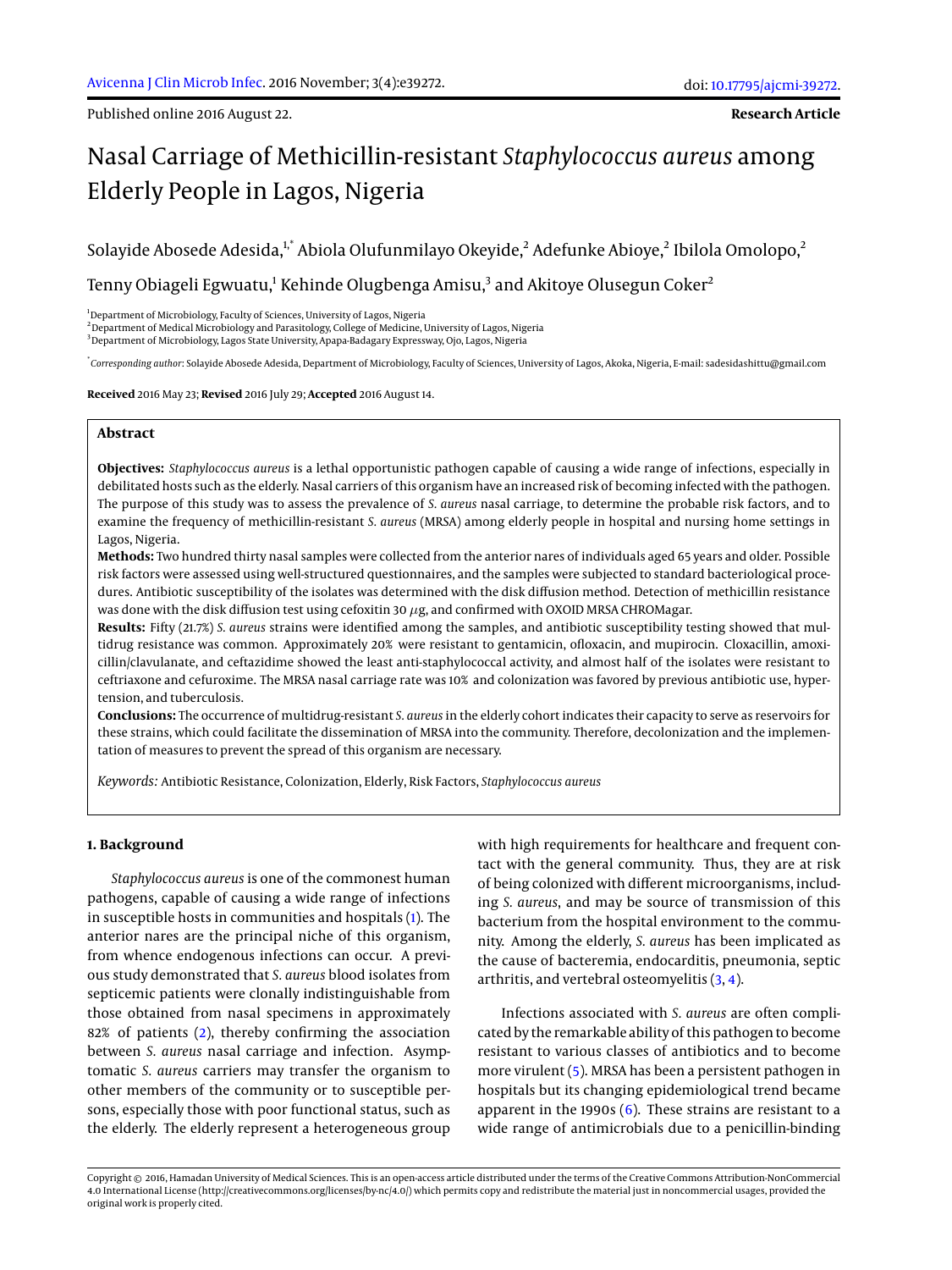protein (PBP2a) encoded for by the *mec*A gene [\(7\)](#page-5-4). Methicillin resistance in *S. aureus* is detectable phenotypically and genotypically, and cefoxitin disk diffusion and chromogenic agar provide reliable evidence for the identification of *S. aureus* strains [\(8,](#page-5-5) [9\)](#page-5-6).

Presently, the proportion of nasal *S. aureus* isolates identified as methicillin-resistant has increased with variable prevalence data, ranging from Indian figures of 29% in preschool children [\(10\)](#page-5-7) to 2.8% - 21.6% in long-term care facilities in Hong Kong [\(11\)](#page-5-8), with an overall prevalence of 21% among healthy individuals in urban and rural communities in Ghana [\(12\)](#page-5-9). Undoubtedly, MRSA is not simply replacing methicillin-susceptible *S. aureus* (MSSA) as a causative agent of infections, but is causing an escalation in the incidence of *S. aureus* infections, thereby adding to the disease burden. As in most other countries, staphylococcal infections have been a major clinical and epidemiological problem in hospitals in Nigeria. MRSA was first noticed in the late 1980s [\(13\)](#page-5-10). Subsequent data from a number of Nigerian hospitals revealed that approximately 20% - 52% of individuals were either colonized or infected with this pathogen [\(14,](#page-5-11) [15\)](#page-5-12). MRSA-associated colonization has been described mostly in immunocompetent individuals [\(16,](#page-5-13) [17\)](#page-5-14), but colonization of hospitalized and/or immunocompromised patients [\(18,](#page-5-15) [19\)](#page-5-16) may lead to invasive infections with possible unfavorable outcomes as a result of the battery of virulence factors possessed by the organism  $(20, 21)$  $(20, 21)$  $(20, 21)$ . These infections can impose a significant economic burden on individuals and society.

Research evidences from other countries have also addressed the problem of *S. aureus* carriage in elderly patients in institutional settings or in residents of nursing homes and long-term care facilities [\(11,](#page-5-8) [22](#page-5-19)[-24\)](#page-5-20). A report on the impact of *S. aureus* carriage among elderly patients with end-stage renal disease in Saudi Arabia revealed serious complications and a prevalence of 38.05% (78/205) for *S. aureus* nasal carriage; of these strains, 27.3% (56/205) were MSSA and 10.7% (22/205) were MRSA [\(22\)](#page-5-19). MRSA carriage in the elderly was significantly correlated with the presence of skin lesions, prior hospitalization within the previous six months, and antibiotic exposure within the previous six months. Although some studies in Nigeria have evaluated the staphylococcal carriage rate among certain vulnerable groups [\(19\)](#page-5-16) and young adults [\(16\)](#page-5-13), a substantial proportion of data generated on*S. aureus* epidemiology are restricted to invasive infections [\(25,](#page-5-21) [26\)](#page-5-22) and the problem of *S. aureus* carriage is less defined in the elderly. Since the burden of *S. aureus* carriage could be driven by old age [\(27,](#page-5-23) [28\)](#page-5-24), and given the high rate of self-medication and the usage of antimicrobials in most African countries  $(17)$ , we hypothesized that our older population might have limited risk factors for staphylococcal infections but

would likely be important reservoirs of *S. aureus* with respect to antimicrobial resistance.

## **2. Objectives**

Our primary objective was to determine the nasal *S. aureus* carriage rates among elderly individuals in two hospitals and a nursing home in Nigeria. The probable risk factors for nasal carriage were described and the prevalence of MSSA and MRSA and their antibiotic susceptibility patterns were estimated.

# **3. Methods**

#### *3.1. Study Population and Approval*

The study was performed among outpatient adult populations in two general hospitals and residents of a nursing home in Lagos, Nigeria, from May to September 2013. The study population comprised males and females aged 65 years and above. The project proposal was approved by the ethics and research grants committee, College of Medicine of the University of Lagos (reference number: CM/COM/08/VOL.XXIV). The hospitals and the nursing home management provided permission for the use of their centers. Verbal informed consent was obtained from all participants after the study was explained to them.

#### *3.2. Data Collection*

Several potential risk factors were investigated, using a well-structured questionnaire. These included the common demographic variables of age, gender, and marital status. We evaluated the relationship between*S. aureus* carriage and self-reported health status or a clinical diagnosis of conditions such as hypertension, diabetes mellitus, arthritis, and pulmonary infections. The use of antibiotics in the preceding three months was also examined.

#### *3.3. Sample Collection*

Nasal specimens were collected from the participants using sterile cotton wool swabs. The swab-stick was inserted into both nostrils to carefully sample the mucosa of the nasal septum adjacent to the nasal ostium, which is the preferred habitat of *S. aureus* [\(29\)](#page-5-25). The sterile swab was rotated in the anterior nasal vestibule of each subject and placed into the swab-stick container. All swabs were transported to a laboratory at the College of Medicine, University of Lagos, and processed within six hours of collection.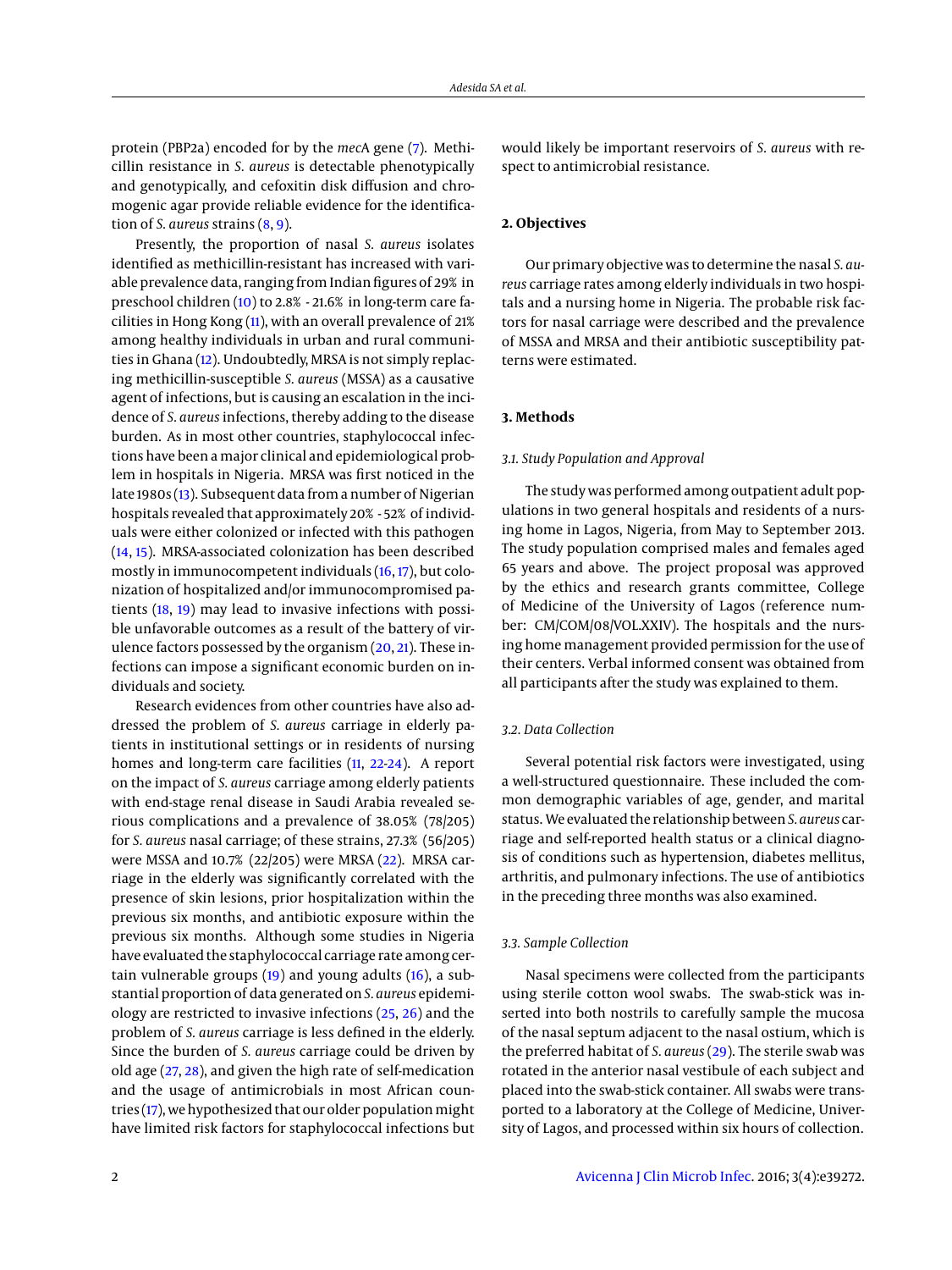## *3.4. Isolation and Biochemical Identification of Isolates*

The samples were inoculated aseptically onto mannitol salt agar plates and incubated at 37°C for 24 hours. Suspected *S. aureus* colonies were inoculated onto Mueller-Hinton agar plates to obtain pure cultures. Identification of the isolates was done on the basis of the morphology of the colonies, positive Gram stain reactions, and standard biochemical tests, including catalase, tube coagulase, DNAse, oxidase, and novobiocin tests [\(30\)](#page-5-26).

## *3.5. Antibiotic Susceptibility Testing*

Susceptibility to mupirocin (20  $\mu$ g), ceftazidime (30  $\mu$ g), cefuroxime (30  $\mu$ g), gentamicin (10  $\mu$ g), ceftriaxone (30  $\mu$ g), erythromycin (30  $\mu$ g), cloxacillin (5  $\mu$ g), ofloxacin (5  $\mu$ g), and amoxicillin/clavulanate (30  $\mu$ g) was determined by the disk diffusion method according to the criteria of the clinical and laboratory standards institute (CLSI) [\(31\)](#page-5-27). The British Society for Antimicrobial Chemotherapy (BSAC) interpretive criterion was used for *S. aureus* susceptibility to mupirocin [\(32\)](#page-5-28). All of the antibiotic discs were purchased from Oxoid (United Kingdom). *S. aureus* ATCC 25923 was employed as the control strain.

# *3.6. Detection of Methicillin Resistance*

All *S. aureus* isolates were screened formethicillin resistance by the disc diffusion method using a 30  $\mu$ g cefoxitin disc (Oxoid, UK). The isolates were classified as resistant or sensitive based on the standard interpretative chart of the CLSI [\(31\)](#page-5-27). Methicillin resistance was confirmed by using MRSA CHROMagar plates (OXOID-MRSA; United Kingdom). A strain of MRSA TSB 023 (obtained from the Nigerian Institute of Medical Research, Yaba) was used as a reference strain.

# *3.7. Statistical Analysis*

The collected data were analyzed using Epi Info 3.5 software. Evaluations were carried out using a 95% confidence interval (CI), and  $P < 0.05$  was considered statistically significant. Data were presented as frequencies. The chisquare  $(\chi^2)$  test was used for comparisons of positive *S. aureus* nasal carriage, related risk factors, and antibiotic susceptibility testing.

# **4. Results**

Two hundred thirty participants aged 65 - 94 years were screened for nasal carriage of *S. aureus*. Ten of the participants were residents of a nursing home. The statistical analysis of the 230 participants revealed a mean age of 71.5 years [\(Table 1\)](#page-7-0). Peak participation was observed in the 65 - 74-year age group. More females (174; 75.7%) participated in

the study and were more likely to be carriers than males [95% CI 18.9 - 30.4] [\(Table 1\)](#page-7-0). The mean age of the males was 70.7 years and of females was 68.6 years. Twenty-three (10.0%) of the study participants had arthritis, 41 (17.8%) had human immunodeficiency virus (HIV) infection, 15 (6.5%) had tuberculosis, 112 (48.7%) had hypertension, 55 (23.9%) had diabetes, and three (1.3%) had heart disease. Fifty-nine (25.6%) participants were on antibiotics when their nasal samples were collected, while 66 (28.7%) participants had used antibiotics in the previous three months [\(Table 1\)](#page-7-0).

The overall prevalence of *S. aureus* nasal carriage was 21.7% (50/230). Among the potential risk factors examined for the acquisition of nasal carriage, there was a significant statistical association ( $P < 0.05$ ) between the isolation rates of *S. aureus* and hypertension, diabetes mellitus, HIV infection, and tuberculosis. Fifty percent of the *S. aureus* isolates were from individuals with HIV infection, some of whom were co-infected with tuberculosis. *S. aureus* nasal carriage rates among the diabetic and HIV-positive participants were higher than in non-diabetics and HIV-negative subjects [\(Table 1\)](#page-7-0).

From the statistical analysis of those with positive *S. aureus* cultures, 15 participants reported using various antibiotics: nine had previously used cotrimoxazole, one had used ampicillin, three had used tetracycline, one used metronidazole and one had used ciprofloxacin. Over 70% of the isolates were resistant to erythromycin, ceftriaxone, and cefuroxime. All of the *S. aureus* isolates were resistant to ceftazidime, amoxicillin/clavulanate, and cloxacillin [\(Ta](#page-3-0)[ble 2\)](#page-3-0). Resistance to cefoxitin was detected in 10 (20%) of the *S. aureus* isolates and confirmed as MRSA by their colony appearance on chromogenic MRSA agar. The most prevalent risk factors in individuals with MRSA were diabetes and hypertension, and six had previously used tetracycline or co-trimoxazole. The MRSA strains had high resistance to amoxicillin/clavulanate (100%), cloxacillin (100%), ceftazidime (100%), cefuroxime (100%), erythromycin (90.0%), and ceftriaxone (80.0%). The predominant antibiotype among the MSSA isolates was resistance to cloxacillin, amoxicillin/clavulanate, and ceftazidime, which was ob-served in 40 (80%) of the isolates [\(Table 2\)](#page-3-0). Three MRSA isolates were resistant to gentamicin. The only *S. aureus* strain isolated from nursing home residents was a MRSA, and this was the only MRSA strain resistant to mupirocin [\(Table 3\)](#page-4-2).

#### **5. Discussion**

Nasal carriage of *S. aureus* is a pivotal source of endogenous infections in colonized individuals and of transmission to other susceptible individuals. However, the prevalence of nasal carriage varies among geographical regions, hospital settings, populations, and people with dif-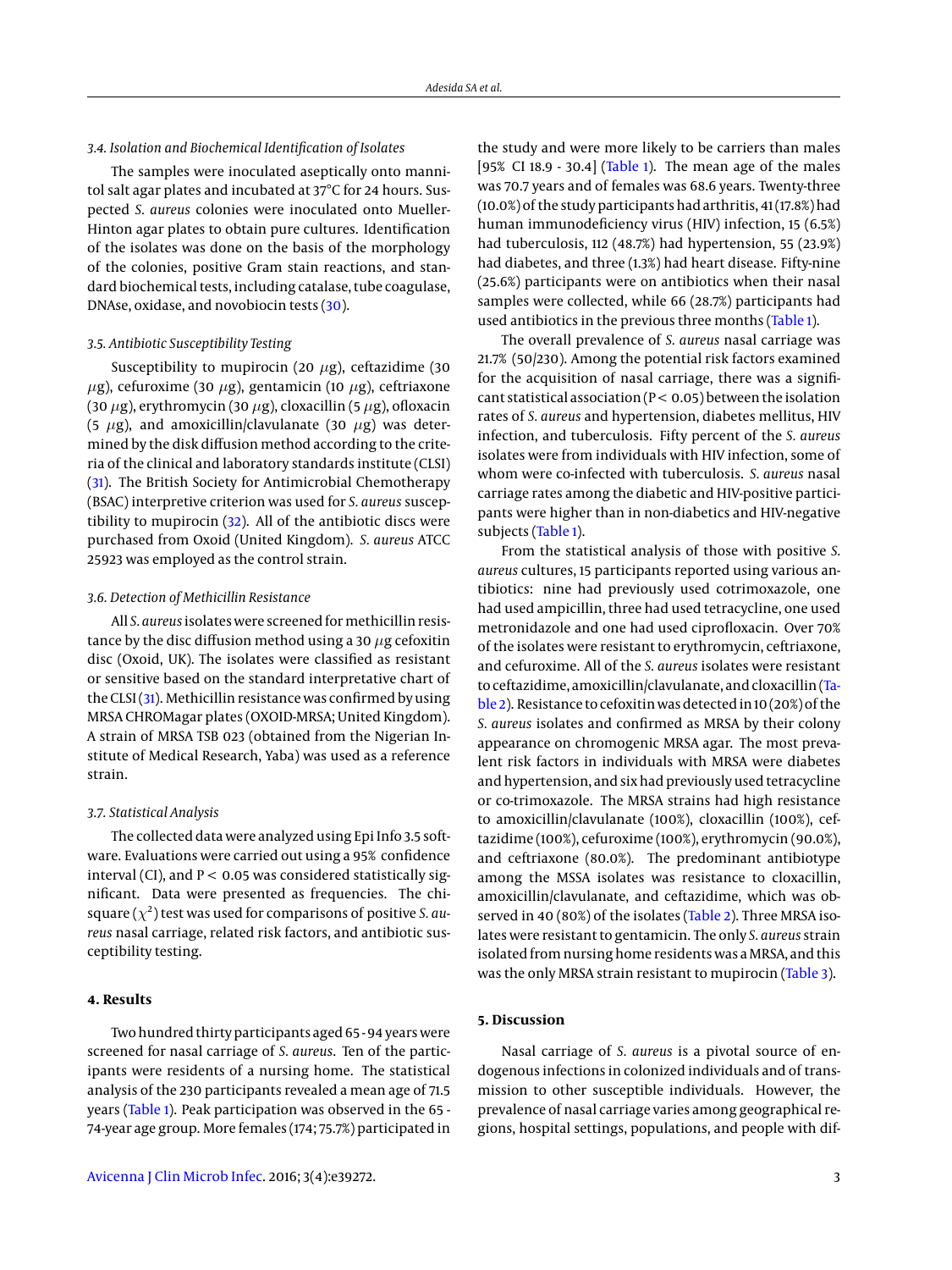| Antimicrobial Agent     | Number of Resistant Strains (%) | Total $(n=50)$ |           |
|-------------------------|---------------------------------|----------------|-----------|
|                         | $MSSA (n=40)$                   | $MRSA(n=10)$   |           |
| Mupirocin               | 8(20.0)                         | 3(30.0)        | 11(22.0)  |
| Gentamicin              | 8(20.0)                         | 2(20.0)        | 10(20.0)  |
| Ofloxacin               | 6(15.0)                         | 5(50.0)        | 11(22.0)  |
| Amoxicillin/clavulanato | 40(100.0)                       | 10(100.0)      | 50(100.0) |
| Ceftazidime             | 40(100.0)                       | 10(100.0)      | 50(100.0) |
| Cloxacillin             | 40(100.0)                       | 10(100.0)      | 50(100.0) |
| Erythromycin            | 27(67.5)                        | 9(90.0)        | 36(72.0)  |
| Ceftriaxone             | 34(85.0)                        | 8(80.0)        | 42(84.0)  |
| Cefuroxime              | 36(90.0)                        | 10(100.0)      | 46(92.0)  |

<span id="page-3-0"></span>**Table 2.** Antibiotic Resistance of the 50 *Staphylococcus aureus* Isolates (MSSA and MRSA)

Abbreviations: MRSA, methicillin-resistant *S. aureus*; MSSA, methicillinsusceptible *S. aureus*.

ferent conditions. To our knowledge, this is the first study from our region reporting the *S. aureus* nasal carriage rate among the elderly. We found an overall prevalence of 21.7% among the study cohort, in contrast to a  $31.8\%$  (n = 61) prevalence of clinical *S. aureus* isolates from hospitalized patients in surgical wards in the same region in southwest Nigeria [\(20\)](#page-5-17). Other results indicated that HIV-infected patients displayed a 33% rate (124/375) of *S. aureus* colonization [\(19\)](#page-5-16). Also, the proportion of *S. aureus* colonizers observed in this study is lower than that reported in South Eastern Michigan, United States, where a 42.7% *S. aureus* nasal carriage rate was observed among 213 nursing home residents [\(33\)](#page-5-29). Suggestions from various studies have indicated that sample quality, culture methods, immunological defects, genetic influences, antibiotic treatment, and minor deformities of the nasal cavity could be responsible for variations in prevalence rates  $(34)$ . Nevertheless, the observed nasal carriage prevalence is comparable to that of 23.1% (62/268) occurrence seen among Queensland adults  $($  > 59 years) who were above 59 years old  $(35)$ .

All of our *S. aureus* isolates were multidrug-resistant, with over 70% resistance to ceftriaxone, cefuroxime, ceftazidime, cloxacillin, amoxicillin/clavulanate, and erythromycin. This could be a result of excessive use of antibiotics in our country, which has no stringent antibiotic use policy. The antibiotics tested in this study were among the most commonly used, inexpensive and easily accessible. Researchers investigating *S. aureus* in Nigeria have found that the less-frequently used and more expensive antibiotics, such as vancomycin and rifampin, are not as readily resisted [\(15\)](#page-5-12). The high level resistance of the isolates to the panel of antibiotics screened in this study panel agrees with the findings of Udobi et al.  $(36)$  and Rao et al.  $(5)$ .

The prevalence of MRSA was 20% among individuals with culture-positive *S. aureus*. MRSA infections may be very severe in nursing homes, where residents have a higher risk of death from this organism due to its antibiotic resistance [\(4,](#page-5-1) [37\)](#page-6-1). In elderly adults, this is an outcome of weaker immune systems [\(3,](#page-5-0) [4,](#page-5-1) [24\)](#page-5-20), leading to burdens of co-morbid diseases and an increased need for healthcare services. Although the individuals sampled in the present study included residents of a nursing home as well as hospital outpatients, the MRSA colonization rate seemed much lower than the 36.1% reported for eight Korean geriatric hospitals [\(23\)](#page-5-32) and higher than the 17% reported in residents of long-term care facilities in Spain [\(38\)](#page-6-2). Likewise, Mainous et al. [\(37\)](#page-6-1) demonstrated that among individuals with *S. aureus* isolates, those aged 65 years or older had the highest MRSA prevalence (8.28%). Our findings, however, are in line with reports from other international studies  $(22, 39)$  $(22, 39)$  $(22, 39)$ .

We also observed that carriage of MRSA was independent of the presence of wounds, disabilities, and previous hospitalizations, which contrasts with findings elsewhere [\(40\)](#page-6-4). Hypertension and tuberculosis were, however, correlated with MRSA colonization. These conditions represent increased complications and may contribute to poor functional status as previously suggested [\(23\)](#page-5-32). In addition, a significant relationship exists between nasal carriage and previous antibiotic use ( $P < 0.05$ ). In contrast, among a group of medical students, Adesida et al. [\(16\)](#page-5-13) found no significant differences in carriage rate based on previous or current antibiotic use. However, other studies have linked MRSA carriage to antibiotic use [\(37\)](#page-6-1) and concluded that although differences in prescribing patterns between geographic regionsmay be unknown, older adults have had increased lifetime exposure to antibiotics and are therefore more prone to MRSA colonization and infections.

One of the strategies for controlling the spread of MRSA includes the eradication of MRSA from colonized individuals (decolonization). Mupirocin (pseudomonic acid A) is a topical antibiotic widely used for treating MRSA skin and surgical-site infections and for eliminating nasal colonization of MRSA  $(40)$ . In this study, 22% of our isolates were resistant to mupirocin. This is in contrast to previous results that demonstrated 100% mupirocin susceptibility among a set of infectious and colonizing strains of *S. aureus* [\(21\)](#page-5-18). This is rather unusual, since mupirocin does not appear to be commonly prescribed or administered for the decolonization of *S. aureus* in Nigeria. An earlier report [\(41\)](#page-6-5) also showed 0.5% resistance to mupirocin. Our findings suggest that an increased emergence of mupirocinresistant *S. aureus* is evident in Nigeria and should be a concern. It is also intriguing to note that the only MRSA strain from the nursing home residents in this study was also resistant to mupirocin. Our concern is that these resistant strains could be transmitted within this social circle due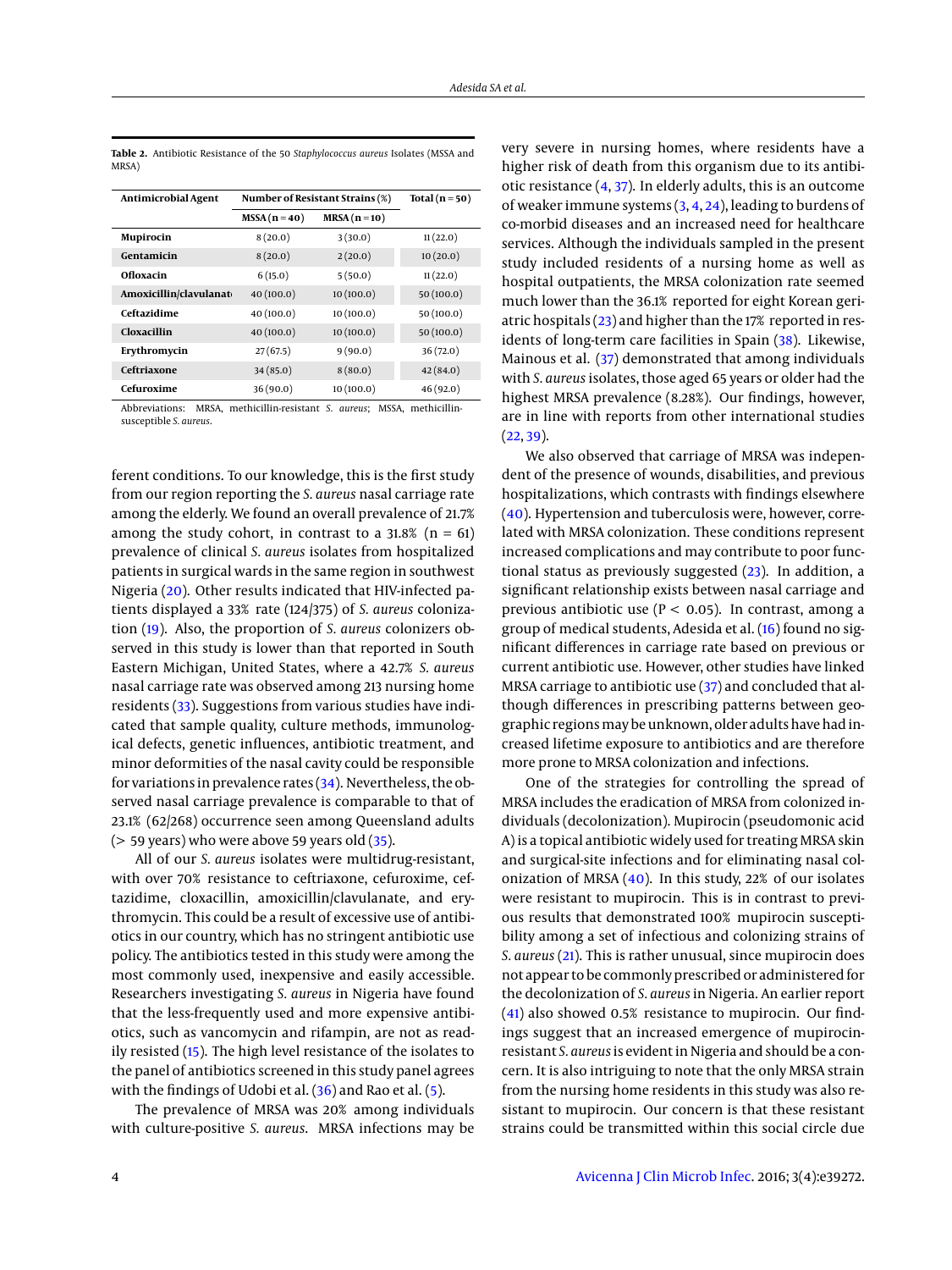| Isolate No. | <b>Study Centre</b> | Age | Gender      | <b>Previous Use of</b><br><b>Antibiotics</b> | <b>Any Disabilities</b> | <b>Presence of Wound</b> | Previous<br>Hospitalization | <b>Underlying Conditions</b> | <b>Resistance Profile</b>                  |
|-------------|---------------------|-----|-------------|----------------------------------------------|-------------------------|--------------------------|-----------------------------|------------------------------|--------------------------------------------|
| - 5         |                     | 70  | M           | Yes (tetracycline)                           | No                      | No                       | No                          | Hypertension                 | MUP, CTR, ERY, CXC, OFL,<br>AMC, CAZ, CRX. |
| 7           |                     | 73  | F           | Yes (tetracycline)                           | No                      | No                       | No                          | Hypertension                 | CTR, ERY, CXC, OFL, AMC,<br>CAZ, CRX.      |
| 8           |                     | 70  | F           | No                                           | No                      | No                       | No                          | Nil                          | MUP, CTR, ERY, CXC, AMC,<br>CAZ, CRX       |
| 14          | $\mathbf{H}$        | 65  | F           | No                                           | No                      | No                       | No                          | Hypertension                 | MUP, ERY, CXC, AMC, CAZ,<br><b>CRX</b>     |
| 17          |                     | 75  | $\mathbf F$ | No                                           | No                      | No                       | No                          | Hypertension                 | GEN, CTR, ERY, CXC, OFL,<br>AMC, CAZ, CRX  |
| 19          |                     | 84  | F           | No                                           | No                      | No                       | No                          | Nil                          | GEN, CTR, CXC, OFL, AMC,<br>CAZ, CRX.      |
| 25          |                     | 73  | F           | Yes (tetracycline)                           | No                      | No                       | No                          | Nil                          | ERY, CXC, AMC, CAZ, CRX.                   |
| 29          | $\rm II$            | 68  | F           | Yes (co-trimoxazole)                         | No                      | No                       | No                          | Tuberculosis                 | CTR, ERY, CXC, AMC, CAZ,<br>CRX.           |
| 32          | П                   | 65  | M           | Yes (co-trimoxazole)                         | No                      | No                       | No                          | Tuberculosis                 | CTR, ERY, CXC, OFL, AMC,<br>CAZ, CRX.      |
| 39          | $\;$ II             | 65  | $\mathbf M$ | Yes (co-trimoxazole)                         | No                      | No                       | No                          | HIV                          | CTR, ERY, CXC, AMC, CAZ,<br>CRX.           |

<span id="page-4-2"></span>**Table 3.** Characteristics of the MRSA Strains

Abbreviations: AMC, amoxicillin/clavulanate; CAZ, ceftazidime; CRX, cefuroxime; CTR, ceftriaxone; CXC, cloxacillin; ERY, erythromycin; GEN, gentamicin; MUP, mupirocin; OFL, ofloxacin; I and II, hospitals; III, nursing home.

to these individuals' high vulnerability.

However, a thorough surveillance program involving procedures for identifying unknown reservoirs of MRSA, monitoring antibiotic-susceptibility patterns of such pathogens, and establishing prudent antibiotic-use guidelines may be necessary. A major limitation of this study is that nursing homes in Nigeria are socially unacceptable due to cultural practices that encourage close family units or communal living. Institutions intended for the promotion of healthy lifestyles for elderly people are almost non-existent. In Lagos, only one nursing home with very few residents was accessible, so we could not obtain a reasonable sample size from this setting. It is also pertinent to mention that the choice of antibiotics tested was based on the fact that these readily available, cheap antibiotics are more appealing to many Nigerians than expensive ones. Hence, information on the susceptibility profiles of our isolates with regard to easily obtainable antibiotics is important for designing a better antibiotic-use policy.

The data presented in this study revealed a significant nasal carriage rate of antibiotic resistant *S. aureus* among our study cohort. In addition, mupirocin-resistant *S. aureus* strains seem to be increasing among our staphylococcal isolates. Since the study cohort represents an interface between hospitals and communities, these individuals may serve as transmission routes for antibioticresistant strains into the community, particularly to other vulnerable subjects, including family members and caregivers. Hence, it is important to address the control of antibiotic-resistant *S. aureus* in age-specific populations and to develop new preventive strategies for MRSA colonization in elderly people (both outpatients and nursing home residents). More importantly, it is imperative to in-

stitute a strict policy on antibiotic prescriptions in our country.

## **Acknowledgments**

We give special thanks to the participants and the management of the nursing home and hospitals where the samples were collected.

# **Footnote**

**Authors' Contribution:** Solayide Abosede Adesida designed the study, supervised the experimental work, participated in data analysis, and wrote the manuscript. Abiola Olufunmilayo Okeyide enrolled the participants, performed the experimental work, and wrote the report. Adefunke Abioye assisted with participants' enrolment and the initial laboratory analysis. Ibilola Omolopo participated in primary data collection and laboratory analysis of the isolates. Tenny Obiageli Egwuatu provided laboratory support. Kehinde Olugbenga Amisu edited the manuscript for content. Akitoye Olusegun Coker contributed to designing the study and revised the manuscript. All authors read and approved the final manuscript.

#### **References**

- <span id="page-4-0"></span>1. Ansari S, Nepal HP, Gautam R, Rayamajhi N, Shrestha S, Upadhyay G, et al. Threat of drug resistant Staphylococcus aureus to health in Nepal. *BMC Infect Dis.* 2014;**14**:157. doi: [10.1186/1471-2334-14-157.](http://dx.doi.org/10.1186/1471-2334-14-157) [PubMed: [24655316\]](http://www.ncbi.nlm.nih.gov/pubmed/24655316).
- <span id="page-4-1"></span>2. von Eiff C, Becker K, Machka K, Stammer H, Peters G. Nasal carriage as a source of Staphylococcus aureus bacteremia. Study Group. *N Engl J Med.* 2001;**344**(1):11–6. doi: [10.1056/NEJM200101043440102.](http://dx.doi.org/10.1056/NEJM200101043440102) [PubMed: [11136954\]](http://www.ncbi.nlm.nih.gov/pubmed/11136954).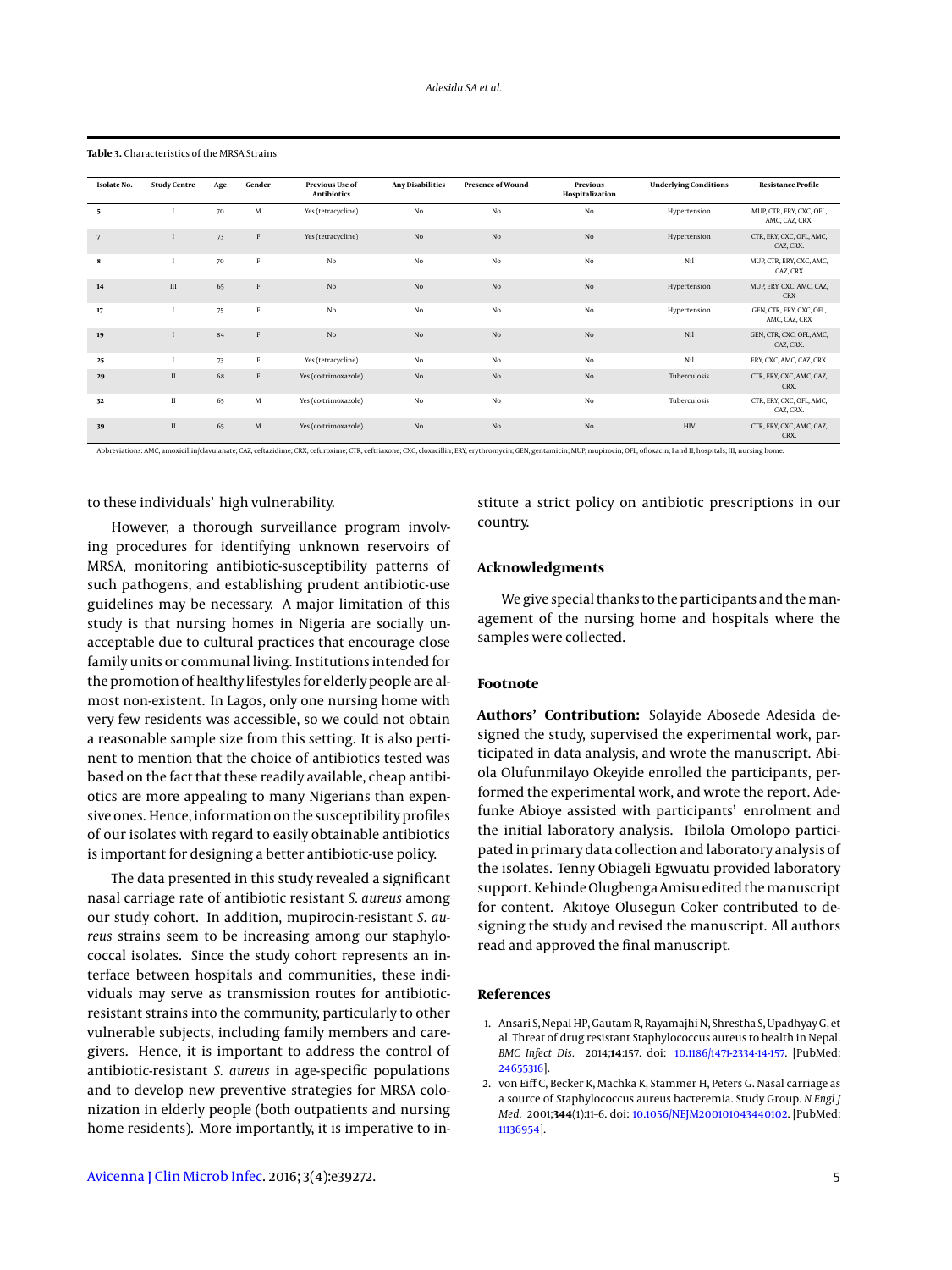- <span id="page-5-0"></span>3. Bradley SF. Staphylococcus aureus infections and antibiotic resistance in older adults. *Clin Infect Dis.* 2002;**34**(2):211–6. doi: [10.1086/338150.](http://dx.doi.org/10.1086/338150) [PubMed: [11740710\]](http://www.ncbi.nlm.nih.gov/pubmed/11740710).
- <span id="page-5-1"></span>4. Kang CI, Song JH, Ko KS, Chung DR, Peck KR, Asian Network for Surveillance of Resistant Pathogens Study G. Clinical features and outcome of Staphylococcus aureus infection in elderly versus younger adult patients. *Int J Infect Dis.* 2011;**15**(1):58–62. doi: [10.1016/j.ijid.2010.09.012.](http://dx.doi.org/10.1016/j.ijid.2010.09.012) [PubMed: [21111647\]](http://www.ncbi.nlm.nih.gov/pubmed/21111647).
- <span id="page-5-2"></span>5. Rao KA, Deepa S, Venkatesha D. Screening for nasal colonizers: Mandatory to prevent surgical site infections. *Int J Sci Stud.* 2014;**2**(5):1–5.
- <span id="page-5-3"></span>6. Herold BC, Immergluck LC, Maranan MC, Lauderdale DS, Gaskin RE, Boyle-Vavra S, et al. Community-acquired methicillin-resistant Staphylococcus aureus in children with no identified predisposing risk. *JAMA.* 1998;**279**(8):593–8. [PubMed: [9486753\]](http://www.ncbi.nlm.nih.gov/pubmed/9486753).
- <span id="page-5-4"></span>7. Berger-Bachi B, Rohrer S. Factors influencing methicillin resistance in staphylococci. *Arch Microbiol.* 2002;**178**(3):165–71. doi: [10.1007/s00203-](http://dx.doi.org/10.1007/s00203-002-0436-0) [002-0436-0.](http://dx.doi.org/10.1007/s00203-002-0436-0) [PubMed: [12189417\]](http://www.ncbi.nlm.nih.gov/pubmed/12189417).
- <span id="page-5-5"></span>8. Chihara S, Hayden MK, Minogue-Corbett E, Singh K. Shortened time to identify Staphylococcus species from blood cultures and methicillin resistance testing using CHROMagar. *Int J Microbiol.* 2009;**2009**.
- <span id="page-5-6"></span>9. Dibah S, Arzanlou M, Jannati E, Shapouri R. Prevalence and antimicrobial resistance pattern of methicillin resistant Staphylococcus aureus (MRSA) strains isolated from clinical specimens in Ardabil, Iran. *Iran J Microbiol.* 2014;**6**(3):163–8. [PubMed: [25870749\]](http://www.ncbi.nlm.nih.gov/pubmed/25870749).
- <span id="page-5-7"></span>10. Dey S, Rosales-Klintz S, Shouche S, Pathak JP, Pathak A. Prevalence and risk factors for nasal carriage of Staphylococcus aureus in children attending anganwaries (preschools) in Ujjain, India. *BMC Res Notes.* 2013;**6**:265. doi: [10.1186/1756-0500-6-265.](http://dx.doi.org/10.1186/1756-0500-6-265) [PubMed: [23837746\]](http://www.ncbi.nlm.nih.gov/pubmed/23837746).
- <span id="page-5-8"></span>11. Cheng VC, Tai JW, Wong ZS, Chen JH, Pan KB, Hai Y, et al. Transmission of methicillin-resistant Staphylococcus aureus in the long term care facilities in Hong Kong. *BMC Infect Dis.* 2013;**13**:205. doi: [10.1186/1471-](http://dx.doi.org/10.1186/1471-2334-13-205) [2334-13-205.](http://dx.doi.org/10.1186/1471-2334-13-205) [PubMed: [23641974\]](http://www.ncbi.nlm.nih.gov/pubmed/23641974).
- <span id="page-5-9"></span>12. Egyir B, Guardabassi L, Esson J, Nielsen SS, Newman MJ, Addo KK, et al. Insights into nasal carriage of Staphylococcus aureus in an urban and a rural community in Ghana. *PLoS One.* 2014;**9**(4):96119. doi: [10.1371/journal.pone.0096119.](http://dx.doi.org/10.1371/journal.pone.0096119) [PubMed: [24760001\]](http://www.ncbi.nlm.nih.gov/pubmed/24760001).
- <span id="page-5-10"></span>13. Rotimi VO, Orebamjo OA, Banjo TO, Onyenefa PI, Nwobu RN. Occurrence and antibiotic susceptibility profiles of methicillin-resistant Staphylococcus aureus in Lagos University Teaching Hospital. *Cent Afr J Med.* 1987;**33**(4):95–9. [PubMed: [3440290\]](http://www.ncbi.nlm.nih.gov/pubmed/3440290).
- <span id="page-5-11"></span>14. Falagas ME, Karageorgopoulos DE, Leptidis J, Korbila IP. MRSA in Africa: filling the global map of antimicrobial resistance. *PLoS One.* 2013;**8**(7):68024. doi: [10.1371/journal.pone.0068024.](http://dx.doi.org/10.1371/journal.pone.0068024) [PubMed: [23922652\]](http://www.ncbi.nlm.nih.gov/pubmed/23922652).
- <span id="page-5-12"></span>15. O'Malley SM, Emele FE, Nwaokorie FO, Idika N, Umeizudike AK, Emeka-Nwabunnia I, et al. Molecular typing of antibiotic-resistant Staphylococcus aureus in Nigeria. *J Infect Public Health.* 2015;**8**(2):187–93. doi: [10.1016/j.jiph.2014.08.001.](http://dx.doi.org/10.1016/j.jiph.2014.08.001) [PubMed: [25441090\]](http://www.ncbi.nlm.nih.gov/pubmed/25441090).
- <span id="page-5-13"></span>16. Adesida SA, Abioye OA, Bamiro BS, Brai BI, Smith SI, Amisu KO, et al. Associated risk factors and pulsed field gel electrophoresis of nasal isolates of Staphylococcus aureus from medical students in a tertiary hospital in Lagos, Nigeria. *Braz J Infect Dis.* 2007;**11**(1):63–9. [PubMed: [17625730\]](http://www.ncbi.nlm.nih.gov/pubmed/17625730).
- <span id="page-5-14"></span>17. Onanuga A, Temedie TC. Multidrug-resistant intestinal Staphylococcus aureus among self-medicated healthy adults in Amassoma, South-South, Nigeria. *J Health Popul Nutr.* 2011;**29**(5):446–53. [PubMed: [22106750\]](http://www.ncbi.nlm.nih.gov/pubmed/22106750).
- <span id="page-5-15"></span>18. Onipede AO, Onayade AA, Elusiyan JB, Obiajunwa PO, Ogundare EO, Olaniran OO, et al. Invasive bacteria isolates from children with severe infections in a Nigerian hospital. *J Infect Dev Ctries.* 2009;**3**(6):429–36. [PubMed: [19762955\]](http://www.ncbi.nlm.nih.gov/pubmed/19762955).
- <span id="page-5-16"></span>19. Olalekan AO, Schaumburg F, Nurjadi D, Dike AE, Ojurongbe O, Kolawole DO, et al. Clonal expansion accounts for an excess of antimicrobial resistance in Staphylococcus aureus colonising HIV-positive individuals in Lagos, Nigeria. *Int J Antimicrob Agents.* 2012;**40**(3):268–72. doi: [10.1016/j.ijantimicag.2012.05.016.](http://dx.doi.org/10.1016/j.ijantimicag.2012.05.016) [PubMed: [22831840\]](http://www.ncbi.nlm.nih.gov/pubmed/22831840).
- <span id="page-5-17"></span>20. Kolawole DO, Adeyanju A, Schaumburg F, Akinyoola AL, Lawal OO, Amusa YB, et al. Characterization of colonizing Staphylococcus aureus isolated from surgical wards' patients in a Nigerian university hospital. *PLoS One.* 2013;**8**(7):68721. doi: [10.1371/journal.pone.0068721.](http://dx.doi.org/10.1371/journal.pone.0068721) [PubMed: [23935883\]](http://www.ncbi.nlm.nih.gov/pubmed/23935883).
- <span id="page-5-18"></span>21. Ayepola OO, Olasupo NA, Egwari LO, Becker K, Schaumburg F. Molecular Characterization and Antimicrobial Susceptibility of Staphylococcus aureus Isolates from Clinical Infection and Asymptomatic Carriers in Southwest Nigeria. *PLoS One.* 2015;**10**(9):0137531. doi: [10.1371/journal.pone.0137531.](http://dx.doi.org/10.1371/journal.pone.0137531) [PubMed: [26348037\]](http://www.ncbi.nlm.nih.gov/pubmed/26348037).
- <span id="page-5-19"></span>22. Saxena AK, Panhotra BR, Chopra R. Advancing age and the risk of nasal carriage of Staphylococcus aureus among patients on longterm hospital-based hemodialysis. *Ann Saudi Med.* 2004;**24**(5):337–42. [PubMed: [15573843\]](http://www.ncbi.nlm.nih.gov/pubmed/15573843).
- <span id="page-5-32"></span>23. Eun SH, Lee YS, Cha JO, Yoo JI, Lee JG, Lee HJ, et al. The point prevalence and associated factors of nasal methicillin-resistant Staphylococcus aureus colonisation in eight geriatric hospitals in Korea. *Clin Microbiol Infect.* 2006;**12**(1):81–3. doi: [10.1111/j.1469-0691.2005.01313.x.](http://dx.doi.org/10.1111/j.1469-0691.2005.01313.x) [PubMed: [16460551\]](http://www.ncbi.nlm.nih.gov/pubmed/16460551).
- <span id="page-5-20"></span>24. Rondeau C, Chevet G, Blanc DS, Gbaguidi-Haore H, Decalonne M, Dos Santos S, et al. Current Molecular Epidemiology of Methicillin-Resistant Staphylococcus aureus in Elderly French People: Troublesome Clones on the Horizon. *Front Microbiol.* 2016;**7**:31. doi: [10.3389/fmicb.2016.00031.](http://dx.doi.org/10.3389/fmicb.2016.00031) [PubMed: [26858707\]](http://www.ncbi.nlm.nih.gov/pubmed/26858707).
- <span id="page-5-21"></span>25. Shittu AO, Okon K, Adesida S, Oyedara O, Witte W, Strommenger B, et al. Antibiotic resistance and molecular epidemiology of Staphylococcus aureus in Nigeria. *BMC Microbiol.* 2011;**11**:92. doi: [10.1186/1471-2180-](http://dx.doi.org/10.1186/1471-2180-11-92) [11-92.](http://dx.doi.org/10.1186/1471-2180-11-92) [PubMed: [21545717\]](http://www.ncbi.nlm.nih.gov/pubmed/21545717).
- <span id="page-5-22"></span>26. Ghebremedhin B, Olugbosi MO, Raji AM, Layer F, Bakare RA, Konig B, et al. Emergence of a community-associated methicillin-resistant Staphylococcus aureus strain with a unique resistance profile in Southwest Nigeria. *J Clin Microbiol.* 2009;**47**(9):2975–80. doi: [10.1128/JCM.00648-09.](http://dx.doi.org/10.1128/JCM.00648-09) [PubMed: [19571020\]](http://www.ncbi.nlm.nih.gov/pubmed/19571020).
- <span id="page-5-23"></span>27. Oguzkaya-Artan M, Artan C, Baykan Z. Prevalence and risk factors for Staphylococcus aureus and methicillin-resistant Staphylococcus aureus nasal carriage inpatients in a tertiary care hospital's chest clinic in Turkey. *Niger J Clin Pract.* 2016;**19**(3):313–7. doi: [10.4103/1119-](http://dx.doi.org/10.4103/1119-3077.179285) [3077.179285.](http://dx.doi.org/10.4103/1119-3077.179285) [PubMed: [27022790\]](http://www.ncbi.nlm.nih.gov/pubmed/27022790).
- <span id="page-5-24"></span>28. Okamo B, Moremi N, Seni J, Mirambo MM, Kidenya BR, Mshana SE. Prevalence and antimicrobial susceptibility profiles of Staphylococcus aureus nasal carriage among pre-clinical and clinical medical students in a Tanzanian University. *BMC Res Notes.* 2016;**9**:47. doi: [10.1186/s13104-016-1858-0.](http://dx.doi.org/10.1186/s13104-016-1858-0) [PubMed: [26817605\]](http://www.ncbi.nlm.nih.gov/pubmed/26817605).
- <span id="page-5-25"></span>29. Grundmann H, Tami A, Hori S, Halwani M, Slack R. Nottingham Staphylococcus aureus population study: prevalence of MRSA among elderly people in the community. *BMJ.* 2002;**324**(7350):1365– 6. [PubMed: [12052803\]](http://www.ncbi.nlm.nih.gov/pubmed/12052803).
- <span id="page-5-26"></span>30. Cheesbrough M. District laboratory practice in tropical countries. Cambridge university press; 2006. pp. 137–50.
- <span id="page-5-27"></span>31. CLSI . Performance standards for antimicrobial susceptibility testing: twenty-third informational supplement; M100-S23. 35. CLSI; 2013.
- <span id="page-5-28"></span>32. British society for antimicrobial chemotherapy (BSAC) . Methods for antimicrobial susceptibility testing 2012. Available from: [http://bsac.org.uk/wp-content/uploads/2012/02/BSAC-](http://bsac.org.uk/wp-content/uploads/2012/02/BSAC-Susceptibility-testing-version-14.pdf)[Susceptibility-testing-version-14.pdf](http://bsac.org.uk/wp-content/uploads/2012/02/BSAC-Susceptibility-testing-version-14.pdf).
- <span id="page-5-29"></span>33. Mody L, Kauffman CA, Donabedian S, Zervos M, Bradley SF. Epidemiology of Staphylococcus aureus colonization in nursing home residents. *Clin Infect Dis.* 2008;**46**(9):1368–73. doi: [10.1086/586751.](http://dx.doi.org/10.1086/586751) [PubMed: [18419438\]](http://www.ncbi.nlm.nih.gov/pubmed/18419438).
- <span id="page-5-30"></span>34. Kluytmans J, van Belkum A, Verbrugh H. Nasal carriage of Staphylococcus aureus: epidemiology, underlying mechanisms, and associated risks. *Clin Microbiol Rev.* 1997;**10**(3):505–20. [PubMed: [9227864\]](http://www.ncbi.nlm.nih.gov/pubmed/9227864).
- <span id="page-5-31"></span>35. Munckhof WJ, Nimmo GR, Schooneveldt JM, Schlebusch S, Stephens AJ, Williams G, et al. Nasal carriage of Staphylococcus aureus, including community-associated methicillin-resistant strains, in Queens-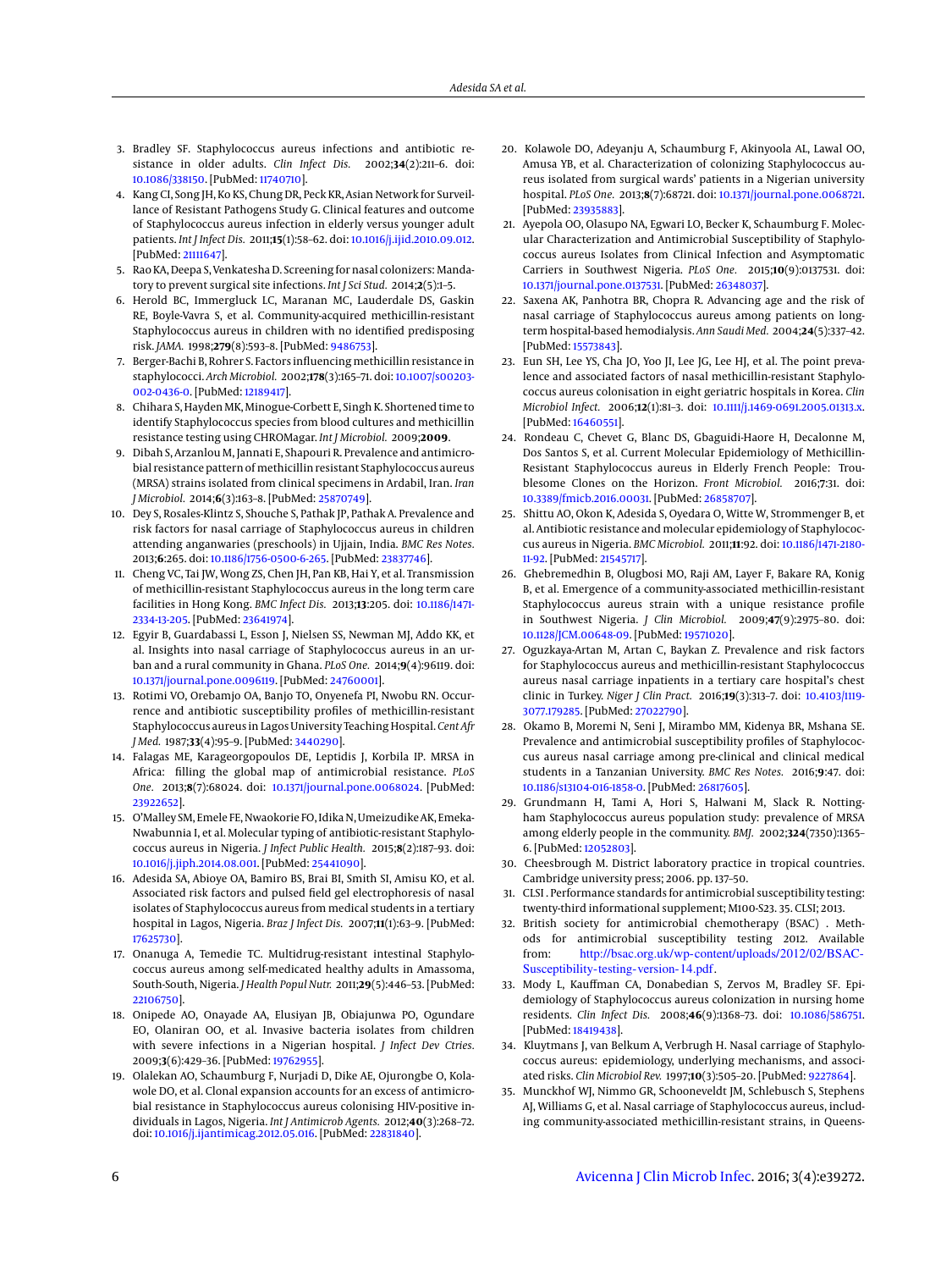land adults. *Clin Microbiol Infect.* 2009;**15**(2):149–55. doi: [10.1111/j.1469-](http://dx.doi.org/10.1111/j.1469-0691.2008.02652.x) [0691.2008.02652.x.](http://dx.doi.org/10.1111/j.1469-0691.2008.02652.x) [PubMed: [19154489\]](http://www.ncbi.nlm.nih.gov/pubmed/19154489).

- <span id="page-6-0"></span>36. Udobi CE, Obajuluwa AF, Onaolapo JA. Prevalence and antibiotic resistance pattern of methicillin-resistant Staphylococcus aureus from an orthopaedic hospital in Nigeria. *Biomed Res Int.* 2013;**2013**:860467. doi: [10.1155/2013/860467.](http://dx.doi.org/10.1155/2013/860467) [PubMed: [24282822\]](http://www.ncbi.nlm.nih.gov/pubmed/24282822).
- <span id="page-6-1"></span>37. Mainous A3, Hueston WJ, Everett CJ, Diaz VA. Nasal carriage of Staphylococcus aureus and methicillin-resistant S aureus in the United States, 2001-2002. *Ann Fam Med.* 2006;**4**(2):132–7. doi: [10.1370/afm.526.](http://dx.doi.org/10.1370/afm.526) [PubMed: [16569716\]](http://www.ncbi.nlm.nih.gov/pubmed/16569716).
- <span id="page-6-2"></span>38. Manzur A, De Gopegui ER, Dominguez M, Mariscal D, Gavalda L, Perez JL, et al. Clinical significance of methicillin-resistant Staphylococcus aureus colonization in residents in community long-termcare facilities in Spain. *Epidemiol Infect.* 2012;**140**(3):400–6. doi:

[10.1017/S0950268811000641.](http://dx.doi.org/10.1017/S0950268811000641) [PubMed: [21524340\]](http://www.ncbi.nlm.nih.gov/pubmed/21524340).

- <span id="page-6-3"></span>39. Reynolds C, Quan V, Kim D, Peterson E, Dunn J, Whealon M, et al. Methicillin-resistant Staphylococcus aureus (MRSA) carriage in 10 nursing homes in Orange County, California. *Infect Control Hosp Epidemiol.* 2011;**32**(1):91–3. doi: [10.1086/657637.](http://dx.doi.org/10.1086/657637) [PubMed: [21087124\]](http://www.ncbi.nlm.nih.gov/pubmed/21087124).
- <span id="page-6-4"></span>40. Panhotra BR, Saxena AK, Al Mulhim AS. Prevalence of methicillinresistant and methicillin-sensitive Staphylococcus aureus nasal colonization among patients at the time of admission to the hospital. *Ann Saudi Med.* 2005;**25**(4):304–8. [PubMed: [16212123\]](http://www.ncbi.nlm.nih.gov/pubmed/16212123).
- <span id="page-6-5"></span>41. Coates T, Bax R, Coates A. Nasal decolonization of Staphylococcus aureus with mupirocin: strengths, weaknesses and future prospects. *J Antimicrob Chemother.* 2009;**64**(1):9–15. doi: [10.1093/jac/dkp159.](http://dx.doi.org/10.1093/jac/dkp159) [PubMed: [19451132\]](http://www.ncbi.nlm.nih.gov/pubmed/19451132).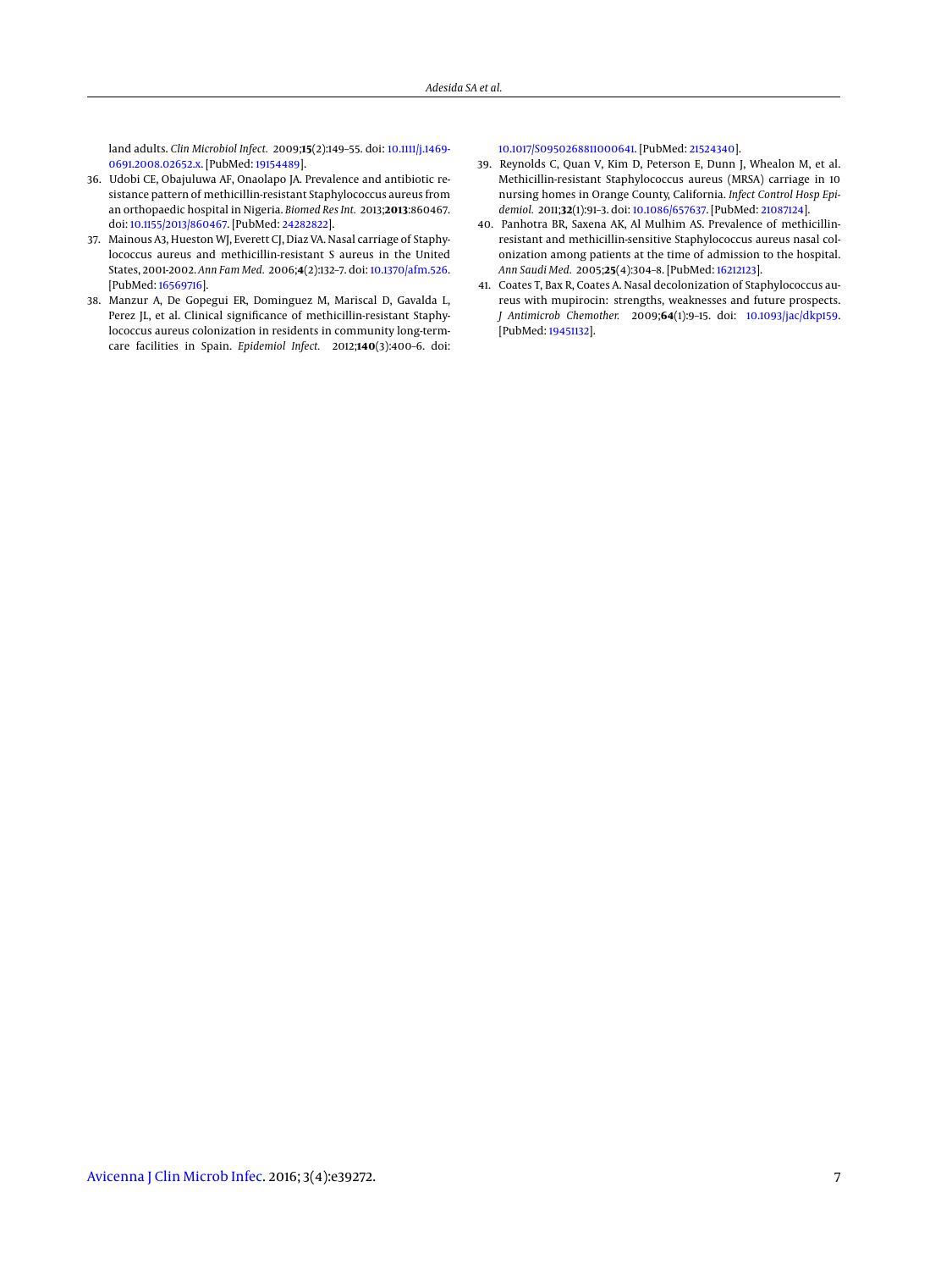| Variable                                           | No. (%)    | 95% CI        | P Value  |
|----------------------------------------------------|------------|---------------|----------|
| Age group, y                                       |            |               |          |
| $65 - 74$                                          | 192 (83.8) | 78.4 - 88.4   |          |
| $75 - 84$                                          | 28 (12.2)  | $8.3 - 17.2$  |          |
| $85 - 94$                                          | 10(3.9)    | $1.8 - 7.3$   |          |
| Gender                                             |            |               |          |
| Female                                             | 174 (75.7) | $69.6 - 81.1$ |          |
| Male                                               | 56 (24.3)  | $18.9 - 30.4$ |          |
| Previous stay in nursing home                      |            |               |          |
| No                                                 | 220 (95.7) | $92.1 - 97.9$ |          |
| Yes                                                | 10(4.3)    | $2.1 - 7.9$   |          |
| Visit to medical practitioner in previous 6 months |            |               |          |
| $\rm No$                                           | 21(9.1)    | $5.7 - 13.6$  |          |
| Yes                                                | 209 (90.9) | $86.4 - 94.3$ |          |
| Use of antibiotics in previous 3 months            |            |               | 0.4      |
| No                                                 | 164(71.7)  | $65.4 - 77.5$ |          |
| Yes                                                | 66(28.3)   | $22.5 - 34.6$ |          |
| Present use of antibiotics                         |            |               | 0.33     |
| No                                                 | 171(74.3)  | 68.2 - 79.9   |          |
| Yes                                                | 59 (25.7)  | $20.1 - 31.8$ |          |
| Specific antibiotics                               |            |               |          |
| Amoxicillin                                        | 4(6.1)     | $1.7 - 14.8$  |          |
| Ampicillin                                         | 4(6.1)     | $1.7 - 14.8$  |          |
| Ampiclox                                           | 9(13.6)    | $6.4 - 24.3$  |          |
| Ciprofloxacin                                      | 2(3.0)     | $0.4 - 10.5$  |          |
| Metronidazole                                      | 7(10.6)    | $4.4 - 20.6$  |          |
| Co-trimoxazole                                     | 27(40.9)   | $29.0 - 53.7$ |          |
| Tetracycline                                       | 13(19.7)   | $10.9 - 31.3$ |          |
| Hospitalized within the previous 3 months          |            |               | 0.41     |
| No                                                 | 219 (95.2) | $91.6 - 97.6$ |          |
| Yes                                                | 11(4.8)    | $2.4 - 8.4$   |          |
| Disability                                         |            |               | 0.39     |
| $\rm No$                                           | 224 (97.4) | $94.4 - 99.0$ |          |
| Yes                                                | 6(2.6)     | $1.0 - 5.6$   |          |
| Presence of wound                                  |            |               | $0.9\,$  |
| No                                                 | 228 (99.1) | $96.9 - 99.9$ |          |
| Yes                                                | 2(0.9)     | $0.1 - 3.1$   |          |
| <b>Underlying conditions Heart disease</b>         |            |               | 0.19     |
| $\rm No$                                           | 227 (98.7) | $96.2 - 99.7$ |          |
| Yes                                                | 3(1.3)     | $0.3 - 3.8$   |          |
| <b>Diabetes</b>                                    |            |               | 0.19     |
| No                                                 | 175(76.1)  | $70 - 81.4$   |          |
| Yes                                                | 55 (23.9)  | $18.6 - 30$   |          |
| Hypertension                                       |            |               | 0.79     |
| $\rm No$                                           | 118(51.3)  | $44.6 - 57.9$ |          |
| Yes                                                | 112(48.7)  | $42.1 - 55.4$ |          |
| Tuberculosis                                       |            |               | 0.21     |
| No                                                 | 215 (93.5) | 89.5 - 96.3   |          |
| Yes                                                | 15(6.5)    | $3.7 - 10.5$  |          |
| $\mathbf{H}\mathbf{I}\mathbf{V}$                   |            |               | $0.28\,$ |

<span id="page-7-0"></span>**Table 1.** Sociodemographic Parameters of the 230 Participants